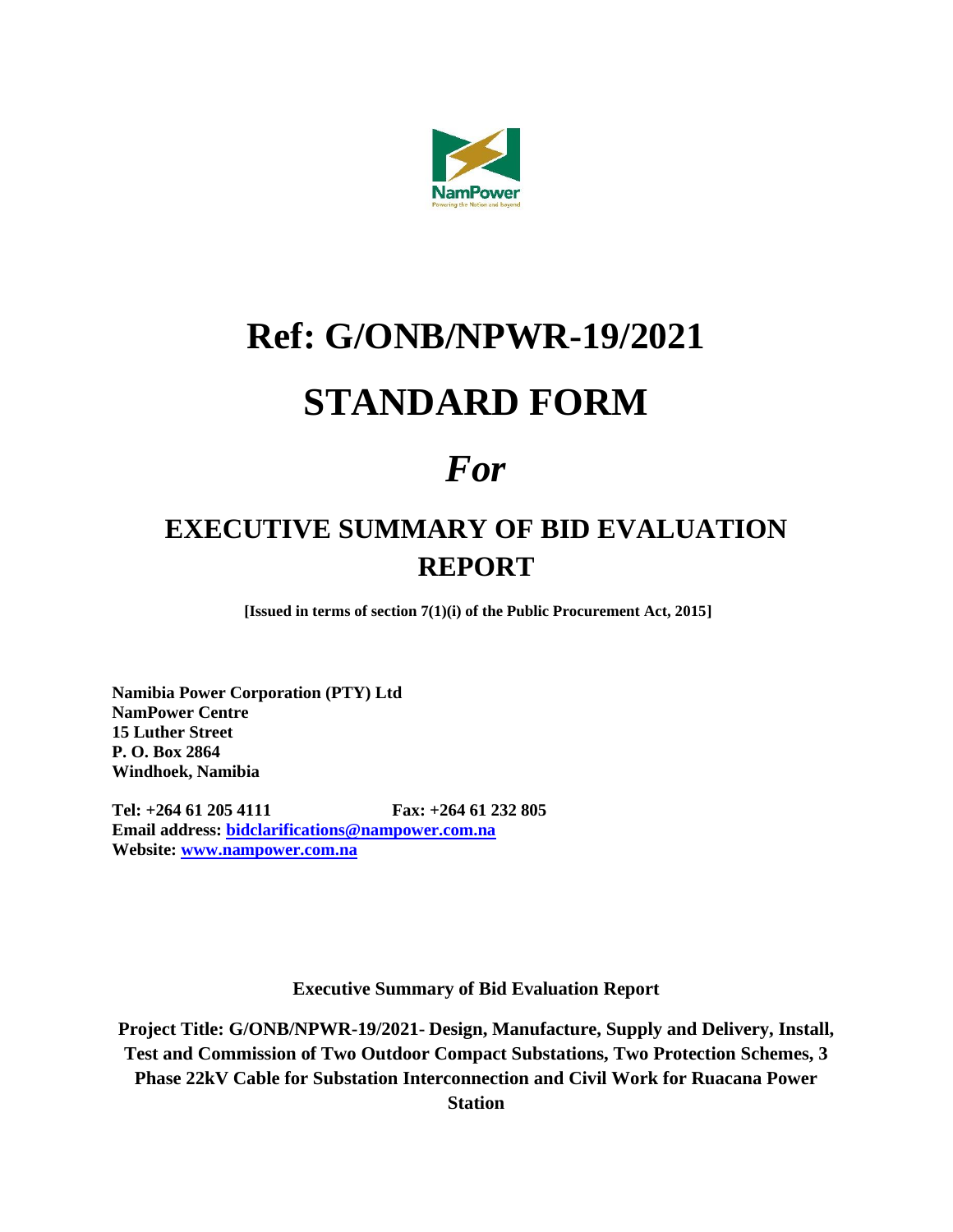## **Reference number of procurement: G/ONB/NPWR-19/2021**

**Scope of Contract:** Design, Manufacture, Supply and Delivery, Install, Test and Commission of Two Outdoor Compact Substations, Two Protection Schemes, 3 Phase 22kV Cable for Substation Interconnection and Civil Work for Ruacana Power Station

- 1. **Procurement method used:** Open National Bidding (ONB)
- 2. **Date of Invitation of Bids:** 01 April 2021
- 3. **Closing date for submission of bids:** 07 May 2021
- 4. **Date and place of opening of bids:** 07 May 2021, NamPower Convention Centre
- 5. **Number of bids received by closing date:** Two (2)
- **6. Responsiveness of bids:**

| <b>Bidder's Name</b>                                   | <b>Pricing at Bid</b> | <b>Responsive</b> | Reasons why bid is not responsive                                                                                                                                                                                                                                                                                                                                                                                                                                                                                                                                                            |  |  |
|--------------------------------------------------------|-----------------------|-------------------|----------------------------------------------------------------------------------------------------------------------------------------------------------------------------------------------------------------------------------------------------------------------------------------------------------------------------------------------------------------------------------------------------------------------------------------------------------------------------------------------------------------------------------------------------------------------------------------------|--|--|
|                                                        | <b>Opening N\$</b>    | or not            |                                                                                                                                                                                                                                                                                                                                                                                                                                                                                                                                                                                              |  |  |
|                                                        |                       | responsive        |                                                                                                                                                                                                                                                                                                                                                                                                                                                                                                                                                                                              |  |  |
|                                                        |                       | (Yes/No)          |                                                                                                                                                                                                                                                                                                                                                                                                                                                                                                                                                                                              |  |  |
| Megatron                                               | N\$13,026,664.00      | Yes               |                                                                                                                                                                                                                                                                                                                                                                                                                                                                                                                                                                                              |  |  |
| Engineering                                            |                       |                   |                                                                                                                                                                                                                                                                                                                                                                                                                                                                                                                                                                                              |  |  |
| Namibia (Pty) Ltd                                      |                       |                   |                                                                                                                                                                                                                                                                                                                                                                                                                                                                                                                                                                                              |  |  |
| <b>Dynamic Power</b><br><b>Solutions Namibia</b><br>CC | N\$11,001,409.60      | No                | Did not submit a list of<br>$\bullet$<br>evidence that the bidder<br>has supplied Compact<br>Substation in Namibia/<br>Abroad<br>Did not submit<br>Specification and<br><b>Compliance Sheet</b><br>Did not submit Evidence<br>$\bullet$<br>for conformity of Goods.<br>Did not submit a duly<br>completed and signed Bid<br><b>Securing Declaration</b><br>Did not comply with bid<br>validity of 180 days,<br>offered 90 days instead.<br>Did not submit a letter that<br>the bidder does not have<br>any pending litigation with<br>any customer on account<br>of executing similar order. |  |  |